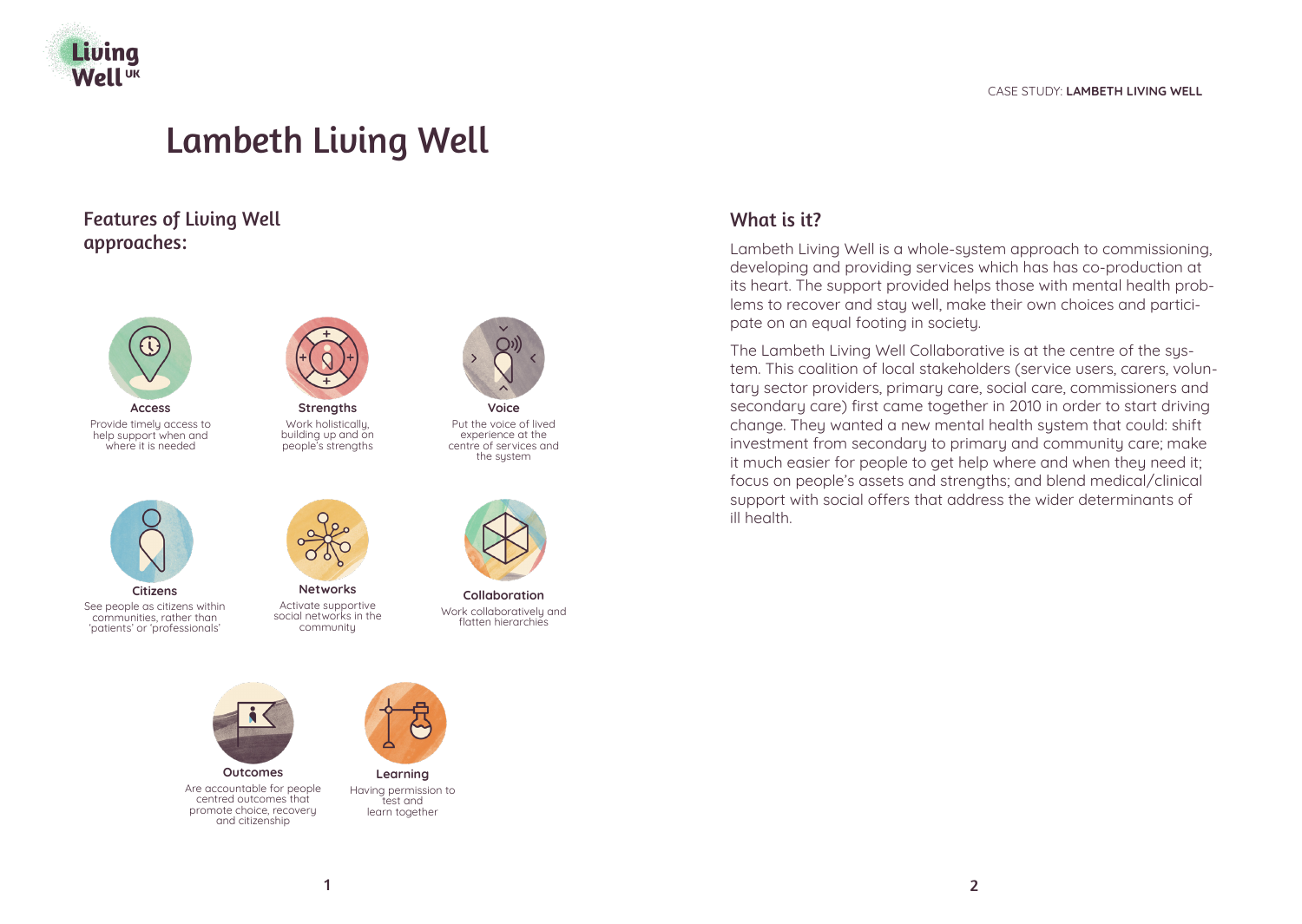



## How does it work?

Three key initiatives come together to deliver the Lambeth Living Well support offer:

THE LIVING WELL NETWORK HUB is the "front door": a single point of access to mental health services delivered by three multidisciplinary teams. The Hub provides integrated support that bridges the gap between primary/secondary care and works preventatively to reduce pressure on secondary care.

Four core principles define the support provided by the Hub:

- 1. Introduction led: anyone can introduce a person needing support, including the person themselves. There are no referrals or 'handoffs' between organisations.
- 2. Social and medical: different providers work as one team. The multidisciplinary team understands and respond to mental distress in context. They address it by combining social and medical solutions, recognising the importance of social networks and relationships. Clinical interventions are important but not the default option.
- 3. Conversational assessment: a asset-based, conversational approach is used to understand the person, their needs, wants and aspirations. The focus is on building strengths and assets, working systemically so as to support recovery, reablement and wellbeing.
- 4. Easy in, easy out: there is easier access to reablement, to preventative support below thresholds, and quicker access to secondary services when needed. There are also clearer pathways back to primary / community and no one is discharged from the network.

THE LIVING WELL NETWORK is a collaboration between commissioners, hospitals, local authority and voluntary sector, community providers and people. Together they help citizens of Lambeth live well by delivering a placed-based local offer to resolve the problems that trigger mental ill health, including housing, employment, debt, benefits and isolation. A shared practice model underpins all interactions within services in the Network.

## THE INTEGRATED PERSONALISED SUPPORT ALLIANCE (IPSA) is an

integrated care model that helps people with complex, long term mental health needs to move out of in-patient rehabilitation wards into alternative community placements and independence. Primary and secondary care clinicians are co-located and work side by side with voluntary sector staff and volunteers in multidisciplinary teams. There is a shared culture and joint approach to risk management, decision making and accountability.

# The difference it makes